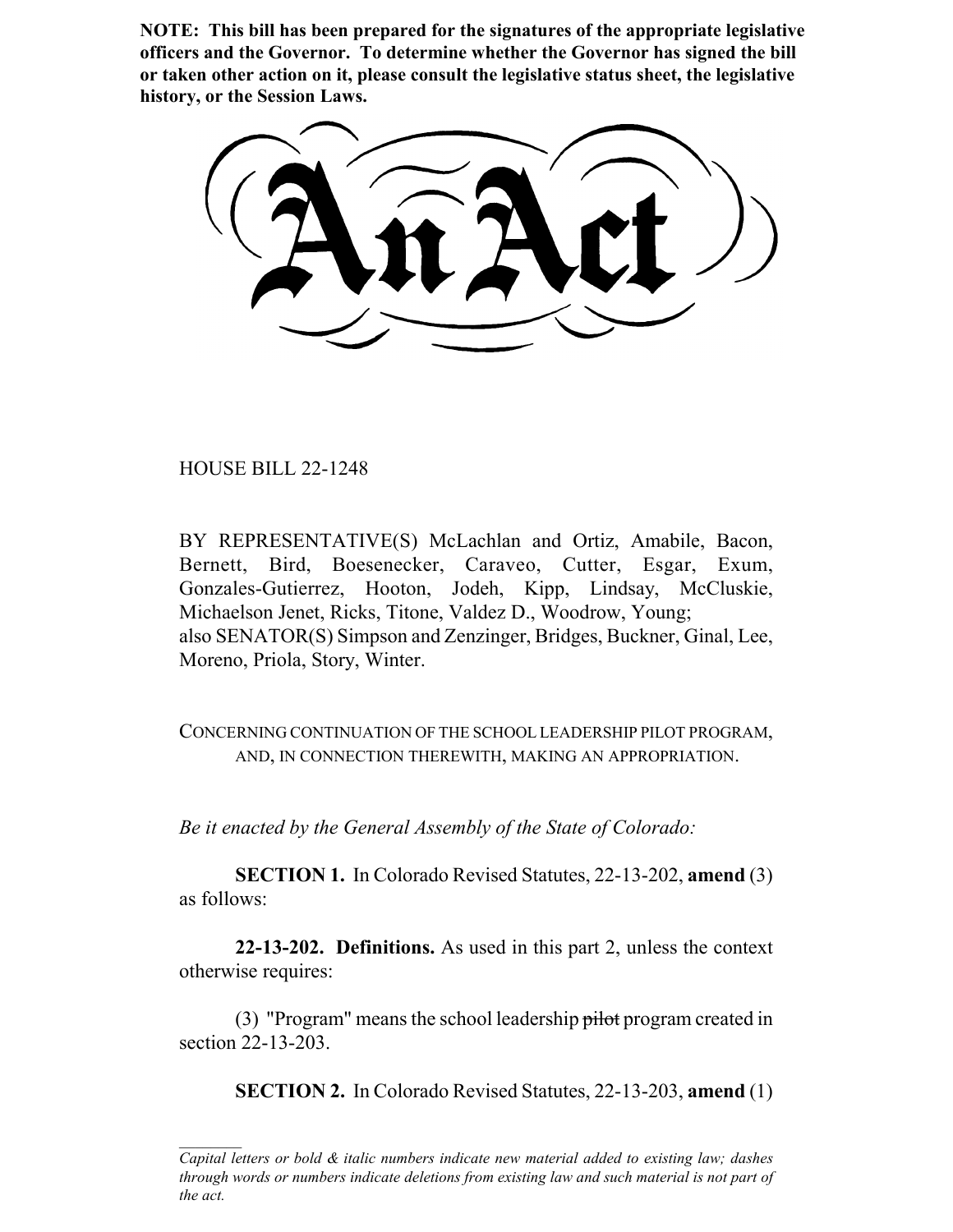and (6); and **repeal** (5) as follows:

**22-13-203. School leadership program - created - participation - rules.** (1) There is created in the department of education the school leadership pilot program to provide embedded, experiential professional development to improve the quality of school principals and empower them to exercise distributive and collaborative leadership that supports collaboration among the professional educators in the school building. The purpose of the program is to increase educator retention, improve school climate and culture, and improve student academic outcomes by improving the quality of leadership in public schools. The program must include identification of high-quality school principals and the opportunity for other school principals from school districts throughout the state to observe and interact with the identified high-quality school principals and to receive professional development in leadership skills to learn the critical practices of the high-quality school principals in successful public schools.

(5) Subject to available appropriations, the state board shall award a grant to the employer of each school principal who is selected to participate in the program either as an exemplary high-quality school principal who assists in providing professional development or as a school principal who is selected to receive professional development. The state board shall determine the amount of each grant based on the costs that the employer is expected to incur as a result of the school principal's participation in the program.

(6) The general assembly shall annually appropriate money UP TO TWO HUNDRED FIFTY THOUSAND DOLLARS to the department for the implementation of this part 2, including money to pay the costs of designing and implementing the program, which may include the cost of contracting with an entity as authorized in subsection  $(2)$  of this section. and awarding grants as provided in subsection (5) of this section.

**SECTION 3.** In Colorado Revised Statutes, **repeal** 22-13-205 as follows:

**22-13-205. Repeal of part.** This part 2 is repealed, effective July 1, 2022.

**SECTION 4. Appropriation.** For the 2022-23 state fiscal year,

PAGE 2-HOUSE BILL 22-1248